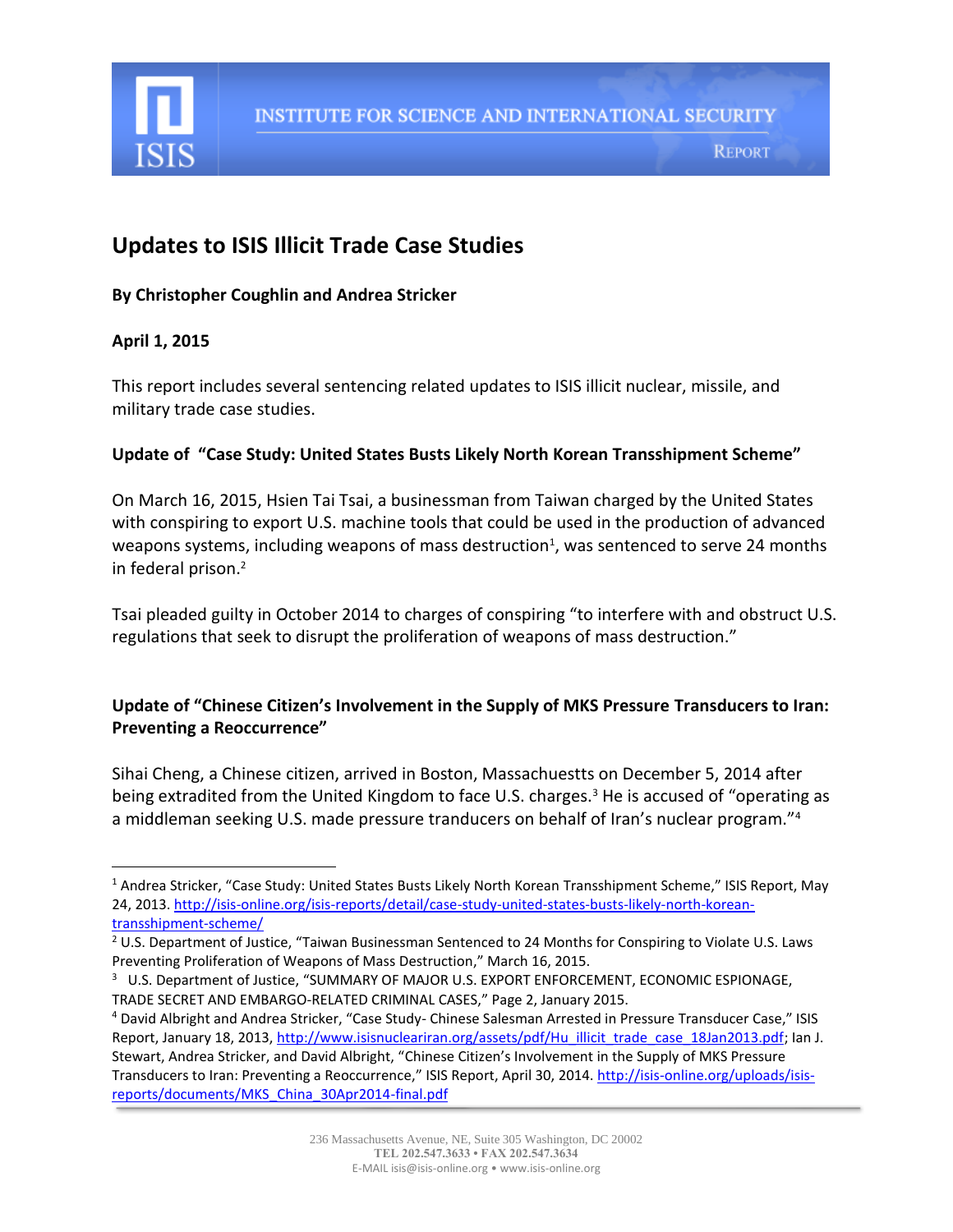#### **Update of "U.S. Busts Iranian Smuggling Scheme Involving a Nuclear-Related Good"**

Nicholas Kaiga pleaded guilty on December 4, 2014 to one count of "attempting to violate the export control regulations" under the International Emergencey Economic Powers Act (IEEPA)<sup>5</sup>.

Kaiga exported controlled aluminum tubes from Belgium to a Malaysian front company, with the final destination being Iran. He was arrested in New York City as part of a U.S. sting operation.<sup>6</sup>

#### **Update of "Case Study – Chinese Salesman Arrested in Pressure Transducer Case"**

Qiang Hu was sentenced on July 24, 2014 to 34 months in federal prison for conspiring to illegally export pressure transducers to China.<sup>7</sup> " Hu worked as a sales manager for a subsidiary of MKS Instruments in Shanghai," and in this position, he exported "thousands" of these pressure transducers using "export licenses fraudulently obtained from the Department of Commerce."

The pressure transducers were restricted because "they can be used in gas centrifuges to enrich uranium and produce weapons-grade uranium." The transducers were intended for "unauthorized Chinese end-users or to other, unnamed country end-users."<sup>8</sup>

# **Update of "British Bank Accused of Doing Massive Illegal Iran Business: Settles with New York Authorities"** <sup>9</sup>

On December 9, 2014, it was announced that Standard Chartered would be subjected to "another three years of scrutiny" by U.S. prosecutors related to the company's violations of "U.S. sanctions on Iran and other countries."<sup>10</sup>

The prosecution agreement was set to expire shortly, and this extension "means that the bank will face enhanced oversight for a longer period of time and could be hit with harsher penalties."

<sup>8</sup> David Albright and Andrea Stricker, "Case Study - Chinese Salesman Arrested in Pressure Transducer Case," ISIS Report, January 18, 2013. [http://www.isisnucleariran.org/assets/pdf/Hu\\_illicit\\_trade\\_case\\_18Jan2013.pdf](http://www.isisnucleariran.org/assets/pdf/Hu_illicit_trade_case_18Jan2013.pdf)

<sup>9</sup> Andrea Stricker, "British Bank Accused of Doing Massive Illegal Iran Business: Settles with New York Authorities," ISIS Report, August 15, 2012.

[http://www.isisnucleariran.org/assets/pdf/British\\_bank\\_Iran\\_business\\_15Aug2012.pdf](http://www.isisnucleariran.org/assets/pdf/British_bank_Iran_business_15Aug2012.pdf)

 $\overline{\phantom{a}}$ 

<sup>5</sup> U.S. Department of Justice, "SUMMARY OF MAJOR U.S. EXPORT ENFORCEMENT, ECONOMIC ESPIONAGE, TRADE SECRET AND EMBARGO-RELATED CRIMINAL CASES," Page 3, January 2015.

<sup>6</sup> David Albright and Andrea Stricker "U.S. Busts Iranian Smuggling Scheme Involving a Nuclear-Related Good," ISIS Report, January 31, 2014. [http://www.isisnucleariran.org/assets/pdf/Kaiga\\_case\\_study\\_31Jan2014-Final.pdf](http://www.isisnucleariran.org/assets/pdf/Kaiga_case_study_31Jan2014-Final.pdf) <sup>7</sup> U.S. Department of Justice, "SUMMARY OF MAJOR U.S. EXPORT ENFORCEMENT, ECONOMIC ESPIONAGE,

TRADE SECRET AND EMBARGO-RELATED CRIMINAL CASES," Pages 11-12, January 2015.

 $10$  Karen Freifeld and Aruna Viswanatha, "U.S. extends scrutiny of Standard Chartered on sanctions compliance," Reuters, December 9, 2014.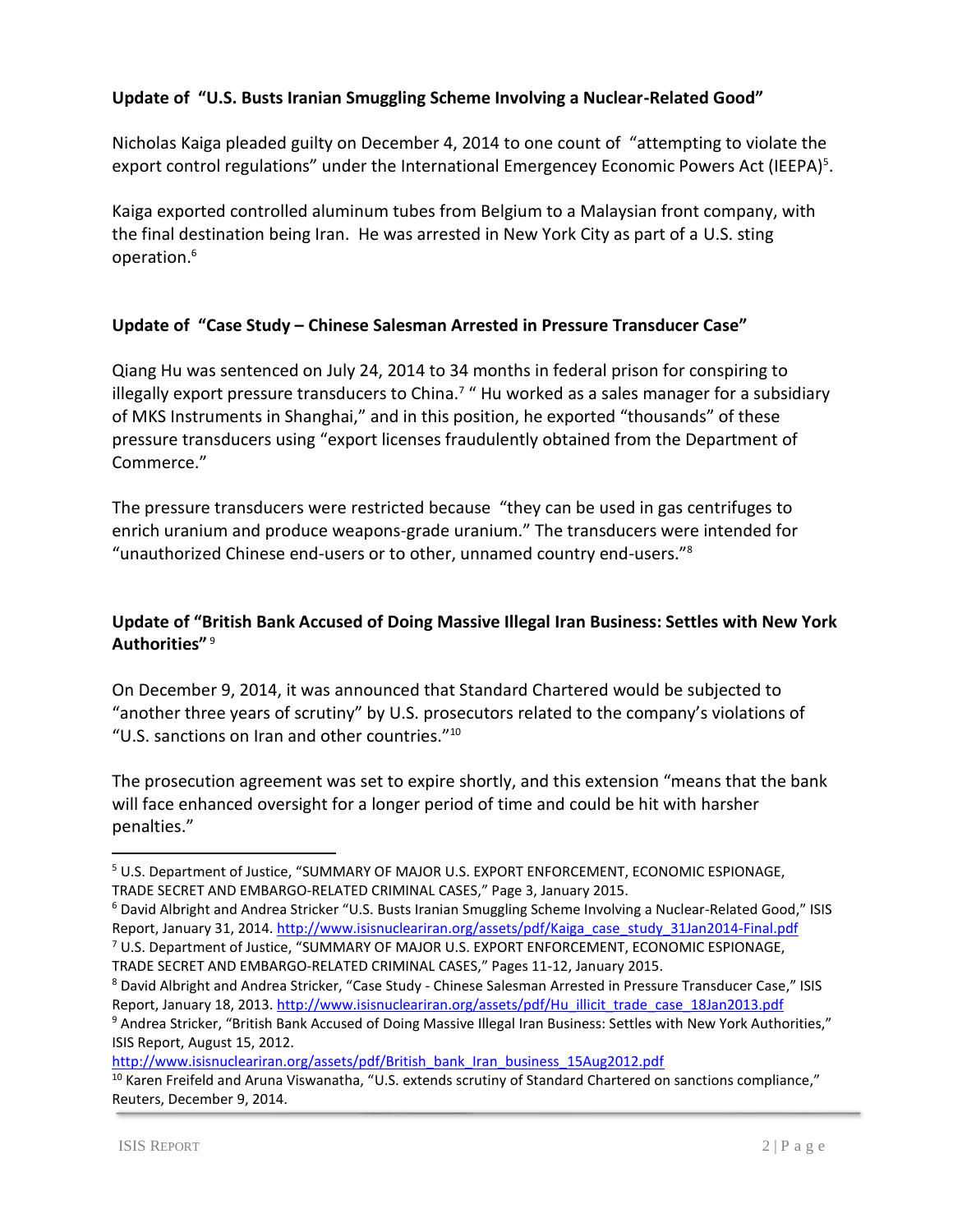#### **Update of "Major U.S. Sting Operation Arrests Iranian in Nuclear Smuggling Network"**

Parvis Khaki, an Iranian national held in custody in the Philippines awaiting extradition to the United States, apparently died of a heart attack in August 2014.<sup>11</sup>

Khaki was wanted by the United States to face charges pertaining to his "directing [of] an illicit nuclear procurement ring" that acquired dual-use equipment and materials for Iran's nuclear centrifuge program with the help of a Chinese associate."<sup>12</sup>

# **Update of "Case Study – Chinese National Charged with Illegal U.S. Exports to Pakistani Nuclear Program"**

On November 15, 2011, Xun Wang entered a guilty plea for conspiring to violate the International Emergencey Economic Powers Act (IEEPA).<sup>13</sup> Other developments include a settlement with the Department of Commerce to pay "a civil penalty of \$200,000, with another \$50,000 payment suspended, and to be placed on the Commerce Department's Denied Persons List for five years, with an additional five years suspended." On December 20, 2012, Wang was sentenced "to one year and one day in prison in connection with the scheme."

Wang was a senior executive of PPG Paints Trading of Shanghai, and had exported paint coatings to the Chashma nuclear power plant, one that is controlled by the Pakistani Atomic Energy Commission (PAEC), with whom "U.S. companies are forbidden from doing business."<sup>14</sup>

# **Update of "Case Study – Inventive U.S. Sting Operation Catches Iran-Based Military Equipment Smuggler"**<sup>15</sup>

In March 2012, Amir Hoessein Ardebili was deported back to Iran "after he had completed his prison sentence."<sup>16</sup> Ardebili was previously "sentenced to five years in prison, with credit for

<sup>15</sup> David Albright, Paul Brannan, and Andrea Scheel Stricker, "Case Study – Inventive U.S. Sting Operation Catches Iran-Based Military Equipment Smuggler," ISIS Report, February 16, 2010, http://isis-online.org/isisreports/detail/inventive-u.s.-sting-operation-catches-iran-based-military-equipment-smuggl/20 ; "Comprehensive Piece on Iranian Military Equipment Smuggler and U.S. Sting Operation," October 5, 2010. [http://isis](http://isis-online.org/isis-reports/detail/comprehensive-piece-on-iranian-military-equipment-smuggler-and-u.s.-sting-o/20)[online.org/isis-reports/detail/comprehensive-piece-on-iranian-military-equipment-smuggler-and-u.s.-sting-o/20](http://isis-online.org/isis-reports/detail/comprehensive-piece-on-iranian-military-equipment-smuggler-and-u.s.-sting-o/20)  $16$  Associated Press, "Iranian convicted in arms smuggling case deported," March 20, 2012.

l

<sup>&</sup>lt;sup>11</sup> "Iran Deeply Concerned Over Death of National in Philippines," Tasnim News Agency, September 9, 2014. <sup>12</sup> David Albright and Andrea Stricker, "Major U.S. Sting Operation Arrests Iranian in Nuclear Smuggling Network," ISIS Report, August 12, 2012[. http://isis-online.org/uploads/isis](http://isis-online.org/uploads/isis-reports/documents/US_case_gas_centrifuge_equipment.pdf)[reports/documents/US\\_case\\_gas\\_centrifuge\\_equipment.pdf](http://isis-online.org/uploads/isis-reports/documents/US_case_gas_centrifuge_equipment.pdf)

<sup>13</sup> U.S. Department of Justice, "SUMMARY OF MAJOR U.S. EXPORT ENFORCEMENT, ECONOMIC ESPIONAGE, TRADE SECRET AND EMBARGO-RELATED CRIMINAL CASES," Pages 38-39, January 2015.

<sup>14</sup> Andrea Stricker, "Case Study – Chinese National Charged with Illegal U.S. Exports to Pakistani Nuclear Program," ISIS Report, August 23, 2011[. http://isis-online.org/isis-reports/detail/chinese-national-charged-with-illegal-u.s.](http://isis-online.org/isis-reports/detail/chinese-national-charged-with-illegal-u.s.-exports-to-pakistani-nuclear-pro/) [exports-to-pakistani-nuclear-pro/](http://isis-online.org/isis-reports/detail/chinese-national-charged-with-illegal-u.s.-exports-to-pakistani-nuclear-pro/)